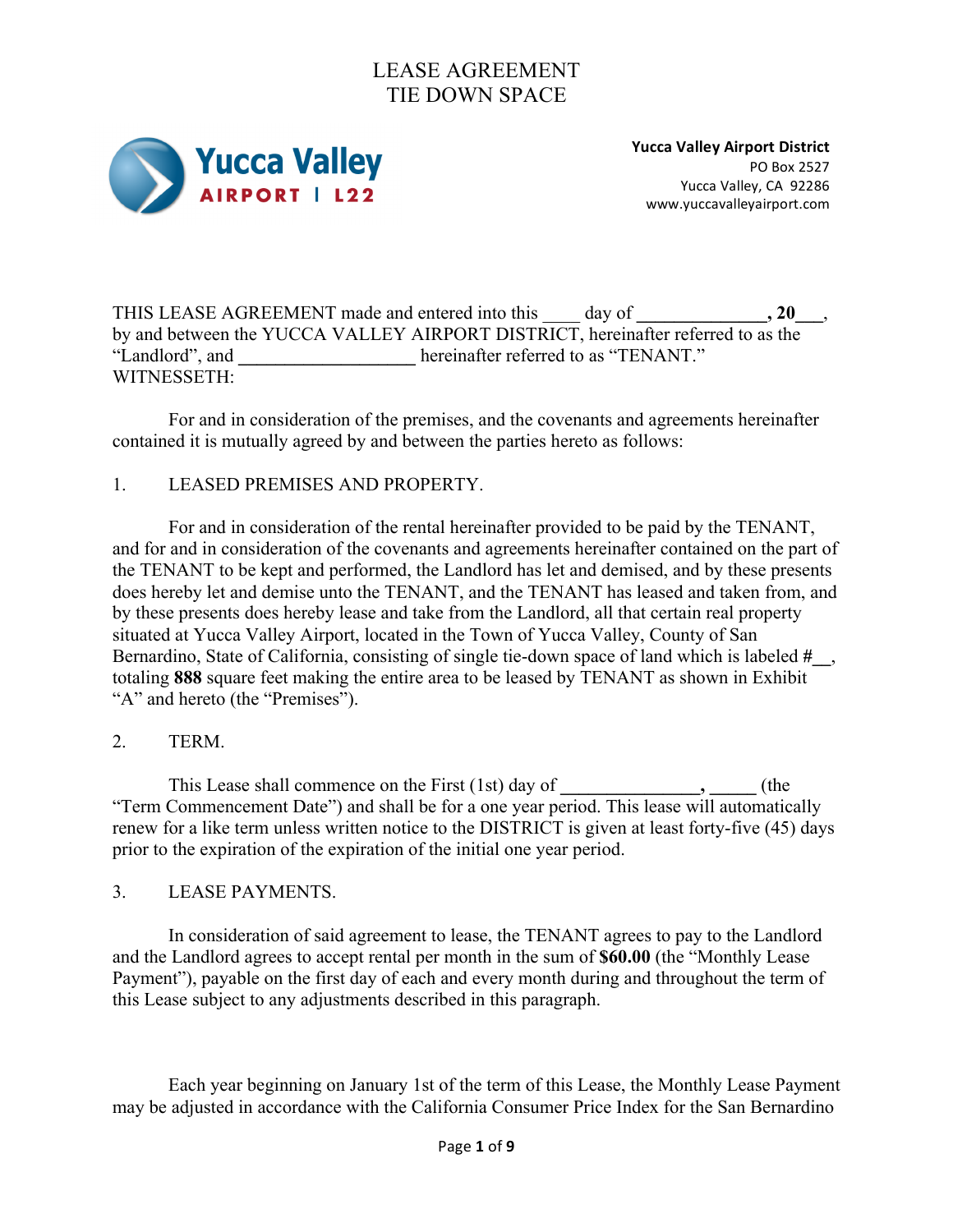County Area and or market adjustments based on the maintenance and operations budget of the DISTRICT. In no event will the Monthly Lease Payment be less than the Monthly Lease Payment during the preceding year.

As and for further consideration of set agreement to lease, TENANT expressly agrees that if any rental payment has not been paid by the tenth (10th) day of any month in which it is due, that in the event, the TENANT shall be obligated to and, expressly agrees to pay the Landlord a late payment in the sum of ten dollars, (\$10.00) added to the Monthly Lease Payment, which is not punitive, but an agreed upon compensation towards Landlords costs of administrative process to collect the past due amount. It is understood by the TENANT that this late payment is in addition to any other damages, including return check fees, which Landlord may claim as recovery in an action brought to enforce the terms of this agreement and/or one for unlawful detainer. It is further understood that this late payment is in addition to any other remedies which Landlord may have under the terms of this agreement. United State Post Service (USPS) postmark on the payment envelope will be the determinate of whether the late fee is applied. If not mailed through the USPS, then the actual date received by the Landlord will be used.

### 4. HOLDING OVER.

If TENANT, with Landlord's consent, remains in possession of the Leased premises after expiration of the termination of the Lease, or after the date any notice given by Landlord to TENANT terminating this Lease, such possession by TENANT shall be deemed to be a monthto-month tenancy with the amount of rent being equal to that payable under this Lease, terminable on thirty days' written notice given at any time by either party. All provisions of this Lease shall apply to the month-to-month tenancy.

### 5. USE OF THE LANDLORD'S PROPERTY AND PREMISES.

The TENANT shall have the right of ingress and egress across the property of the Landlord in order to gain access to the airstrip at the Yucca Valley Airport but TENANT shall not damage the buildings or other property of the Landlord or any other person in so doing. The Landlord may designate the route to be used by the TENANT and going to and from said airstrip.

TENANT may use the Lease Premises for those aviation related purposes including, but not limited to, sale of used and new aircraft, service, maintenance and repair of aircraft, including storage of parts and materials as necessary for said service, maintenance and repair activities.

### 6. REPAIRS, MAINTENANCE, ALTERATIONS AND SURRENDER.

Throughout the Term thereof, the TENANT shall, at TENANT's sole cost, keep the demised premises and any buildings which may be constructed thereon, clean and in good repair in accordance with all applicable laws, rules, ordinances, orders and regulations of all governmental authorities having jurisdiction over the Premises.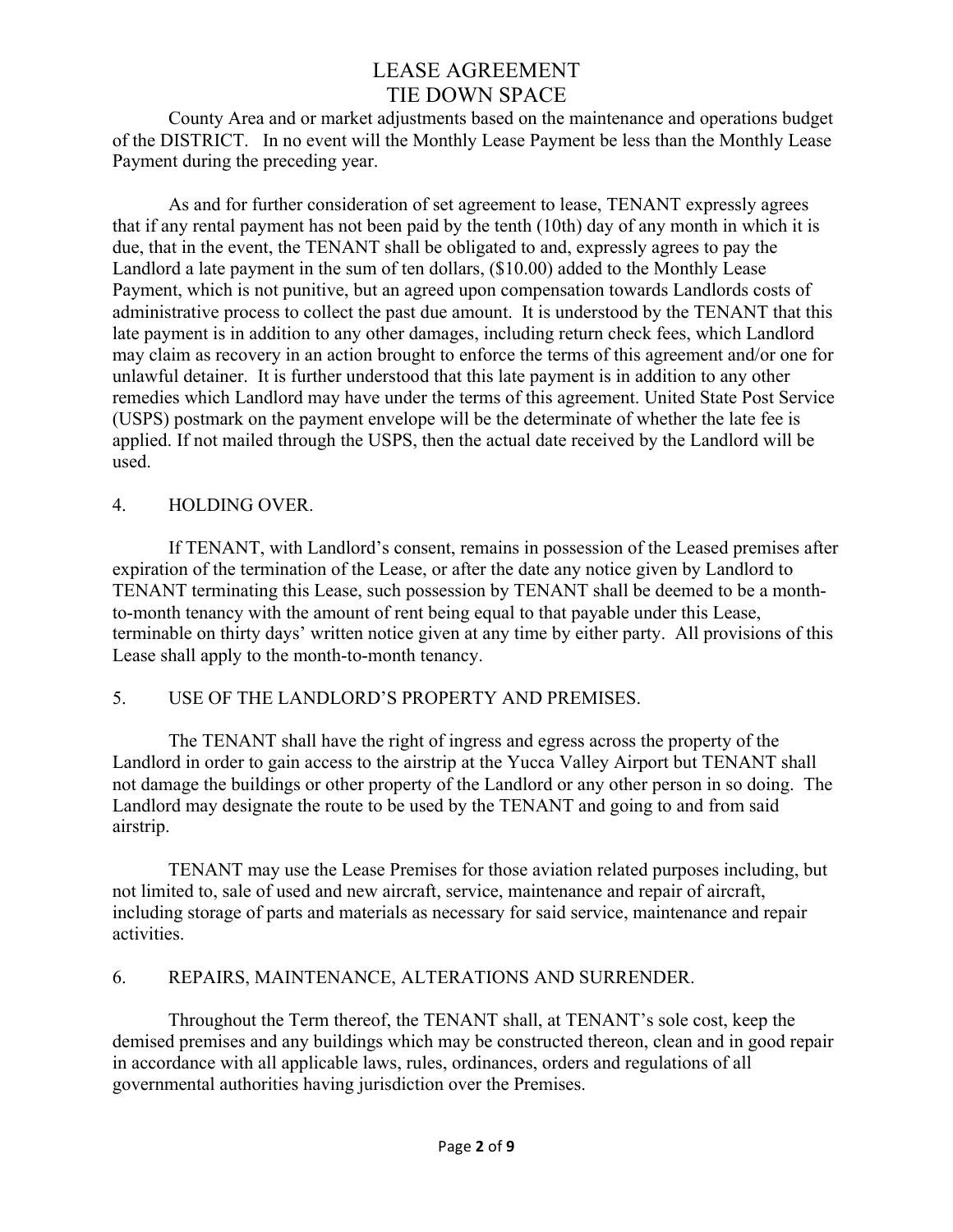#### 7. COMPLIANCE WITH LAW; HAZARDOUS SUBSTANCES.

TENANT shall, at TENANT's sole cost and expense, at all times during the Term hereof, comply with all of the requirements, ordinances, regulations and statutes of all municipal, state and federal authorities currently in or which thereafter be in force, pertaining to the Premises which materially affect the use and occupancy thereof.

Upon the Termination of this Lease or vacation of the Premises, TENANT shall at TENANT's sole expense and in compliance with all applicable federal, state and local statutes, ordinances, regulations, rules, orders and other laws, remove all Hazardous Substances used, stored or otherwise brought onto the Premises by TENANT or its employees, contractors, agents, customers, invitees and licenses. TENANT shall provide Landlord with copies of all records relating to any Hazardous Substances that are required to be maintained by any applicable federal, state and local statutes, ordinances, regulations, rules, orders or other laws.

TENANT shall indemnify, protect, defend and hold harmless and reimburse Landlord, its officers, employees, agents and consultants from and against any and all liabilities, damages, suits, penalties, judgments, and environmental cleanup, removal, response, assessment, or investigations or remediation cost ("Environmental Cost") arising from contamination of the Premises or release of any Hazardous Substances in, on or under the Premises which is caused by Hazardous Substances handled, stored, used or otherwise brought onto, or transported to or from, the Premises, by TENANT or any of TENANT's employees, contractors, agents, customers, invitees and licenses. This indemnity shall survive the termination of this Lease.

### 8. INDEMNITY, TENANT'S LIABILITY AND LIABILITY INSURANCE.

TENANT agrees to maintain in force throughout the Term hereof, at TENANT's sole cost and expense, property damage liability policies, including its excess liability policy for any and all aircraft, endorsed to include the Yucca Valley Airport District and the Yucca Valley Airport, Inc. as an ADDITIONAL INSURED or to secure, maintain and pay the necessary premiums upon, a policy of liability insurance which shall apply to the demised premises, in a company satisfactory to the DISTRICT, which shall name the DISTRICT and Yucca Valley Airport, Inc. as additional insureds, with limits not less than ONE MILLION DOLLARS (\$1,000,000.00) aggregate per accident, bodily injury, single limit.

The TENANT shall cause the DISTRICT to be furnished with a certificate of such insurance ON ANY MOTORIZED VEHICLE with a minimum of One Hundred Thousand Dollars/Three Hundred Thousand Dollars (\$100,000/\$300,000) combined single limit that operates on Airport or District property. TENANT agrees to obtain a written obligation on the part of the insurance carriers to notify DISTRICT in writing at least thirty (30) days prior to any cancellation or nonrenewal of any policy required of TENANT hereunder and TENANT further agrees that if TENANT does not keep said insurance in full force and effect, the TENANT will remove the any motorized vehicle and will not be able to return until the notice is received by the DISTRICT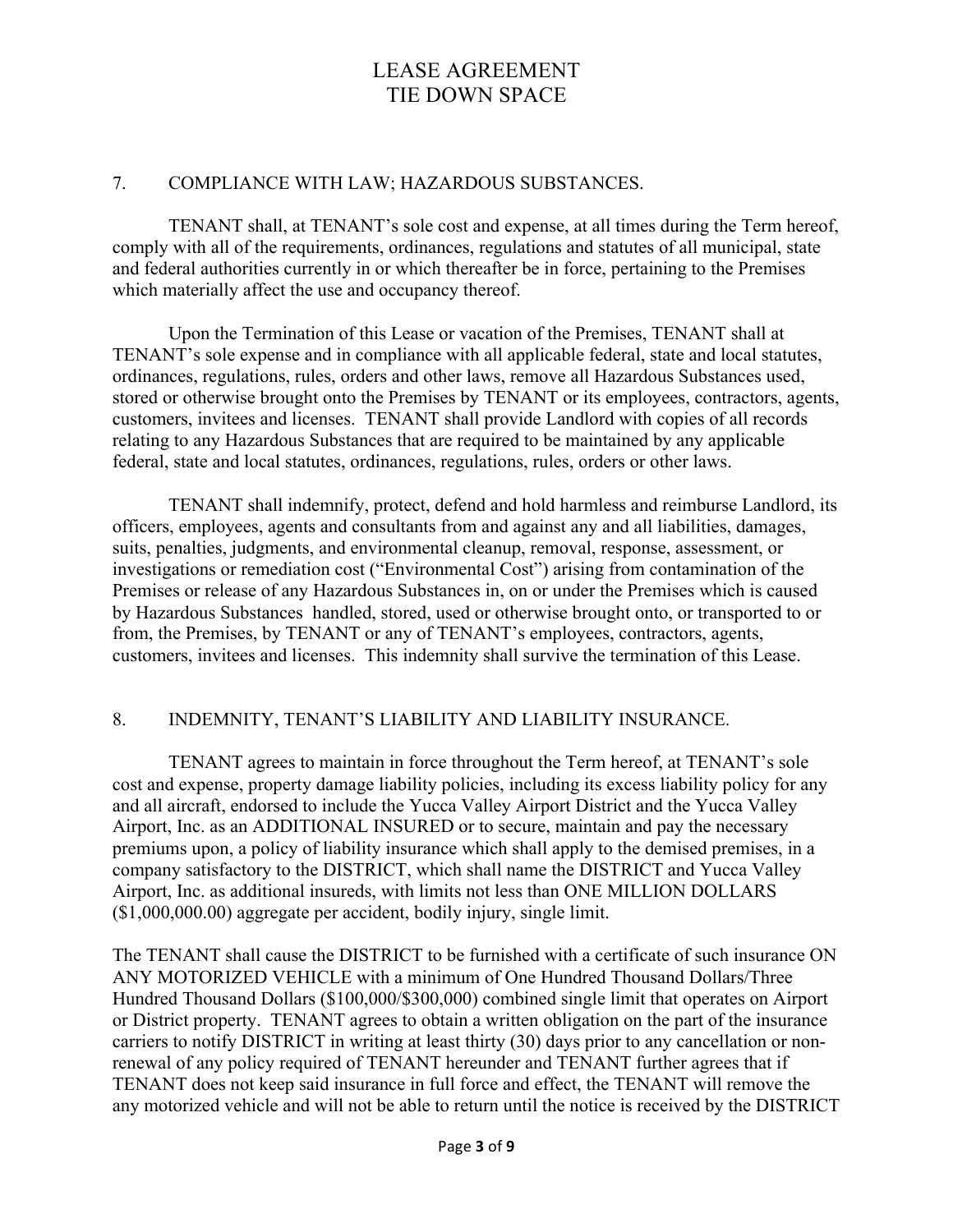or Airport Manager. TENANTs with uninsured motorized vehicle on DISTRICT property will have this lease agreement terminated. Any motorized vehicle accessing AIRPORT property, including taxiways, will maintain minimum public liability and property damage insurance. 2) The following entities MUST be made an ADDITIONAL INSURED ON ALL POLICIES OF ANY MOTORIZED VEHICLE:

Yucca Valley Airport District (Mailing Address) Post Office Box 2527 Yucca Valley, California 92286

(Physical Address) 6804 Warren Vista Avenue Yucca Valley, California 92284

AND THE:

Yucca Valley Airport, Inc. (Mailing Address) Post Office Box 2592 Yucca Valley, California 92286

(Physical Address) 6804 Warren Vista Avenue Yucca Valley, California 92284

#### 9. UTILITIES.

No Utilities are provided with this leased space and none can be installed by TENANT.

### 10. ASSIGNMENT OR SUBLETTING OF LEASE.

The TENANT shall not assign this Lease, or any interest therein, or in the property herein demised, and shall not sublet said premises or any part thereof to any person, firm or corporation during the term of this Lease, without the written consent of Landlord first hand and obtained. It is expressly understood and agreed that any assignment or sublease as aforesaid shall be subject to all of the covenants and provisions of this Lease agreement. In the event of the insolvency or bankruptcy of the TENANT, either voluntary or involuntary, this Lease shall not become a part of the assets of said insolvent or bankrupt estate and shall thereupon terminate and be of no further force or binding effect upon the parties hereto.

#### 11. RIGHT TO QUIET ENJOYMENT.

The Landlord does hereby covenant and agree that upon the payment of the rent and the performance of all covenants by said TENANT to be paid and performed as herein provided, said TENANT shall peaceably and quietly hold and enjoy the said premises during the term herein demised and any extension thereof.

TENANT shall not commit, or cause to be committed, any waste on said premises, or any nuisance or other act or thing which may disturb the quiet enjoyment of the Premises or by Landlord or other TENANTs.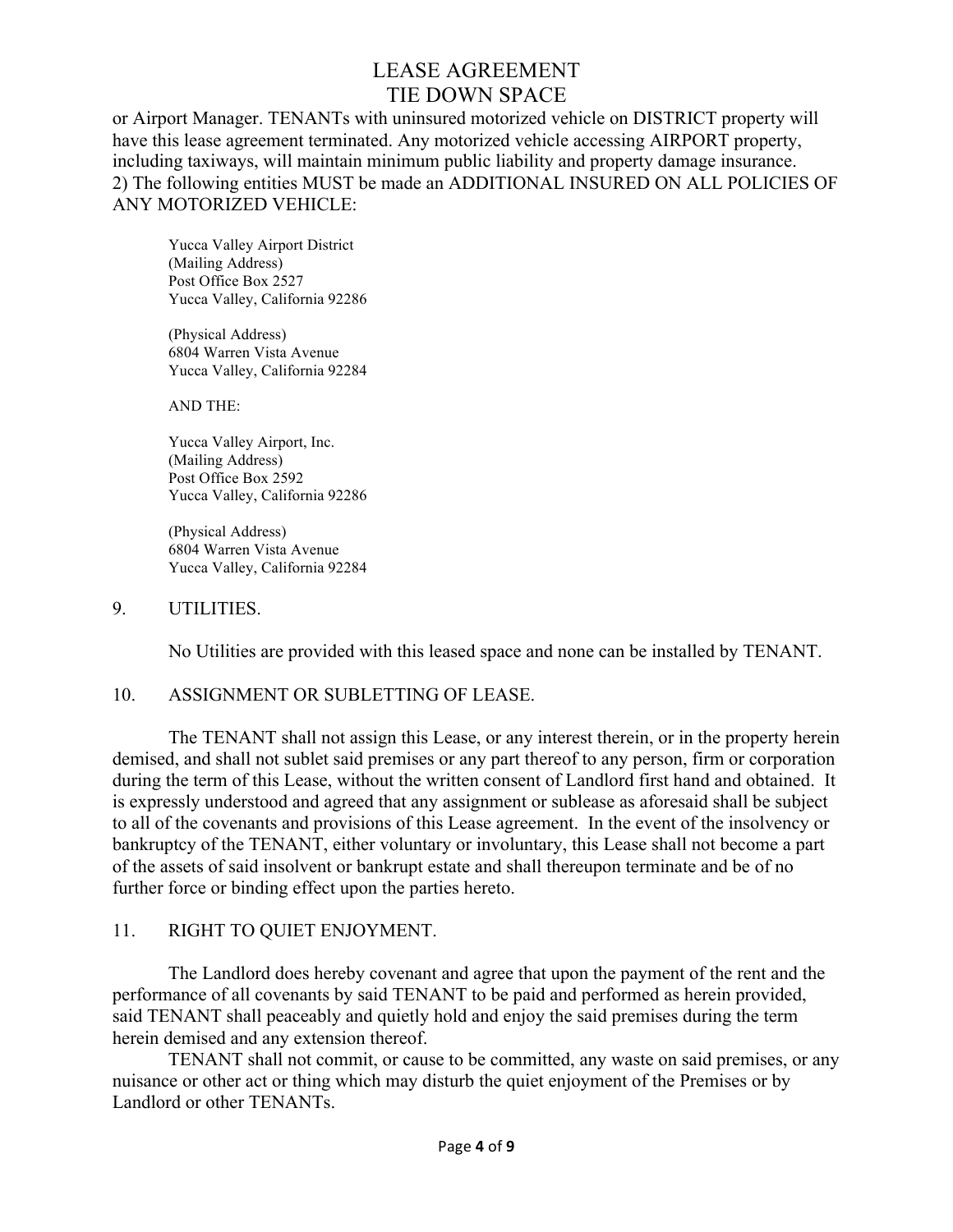### 12. TAXES.

The TENANT is hereby notified pursuant to Section 106.6(b) of the Revenue and Taxation Code when a public entity, such as the Landlord, enters into a written contract with a private party, the possessory interest subject to property taxation may be created and that the property tax levied on the possessory interest shall be the responsibility of the TENANT. An example of this is the Port-a-Port Hangers located on Landlord property (the Airport).

#### 13. DEFAULT.

It is further agreed that if default be made in those covenants and agreements by said TENANT herein agreed to be kept and performed, then it shall be lawful for said Landlord at its option to terminate this Lease and re-enter upon said premises, take possession thereof, and remove all persons therefrom. It is further agreed that the Yucca Valley Airport District has full permission by TENANT and owner to lien any and all vehicles, aircraft, etc. to secure payment of rents.

#### 14. WAIVER OF BREACH.

Any waiver, express or implied, by any party hereto, of any breach by any party of any covenant or provision of this Lease, shall not be, nor be construed to be, a waiver of any subsequent breach of any term or provision hereof.

### 15. ENTRY BY LANDLORD.

TENANT shall permit Landlord or Landlord's agents to enter upon said Premises at all reasonable times with not less than twenty-four (24) hours prior written notice to TENANT (except in the case of emergency which shall not require any notice) for the purpose of inspecting the same, or for any other lawful purpose contemplated by the provisions of this Lease. Landlord shall conduct any such allowed entry of the Premises in a manner that will cause the least possible inconvenience, annoyance or disturbance to TENANT.

#### 16. NOTICES.

It is further agreed that all notices required to be given under this agreement shall be in writing, shall be sent by registered mail, postage prepaid, to the parties at their respective addresses below, or at such other address as the parties may from time to time notify each other in writing:

| If to Landlord, | <b>Yucca Valley Airport District</b> |
|-----------------|--------------------------------------|
|                 | P.O. Box 2527                        |
|                 | Yucca Valley, CA 92286               |
|                 | <b>Attention: Manager</b>            |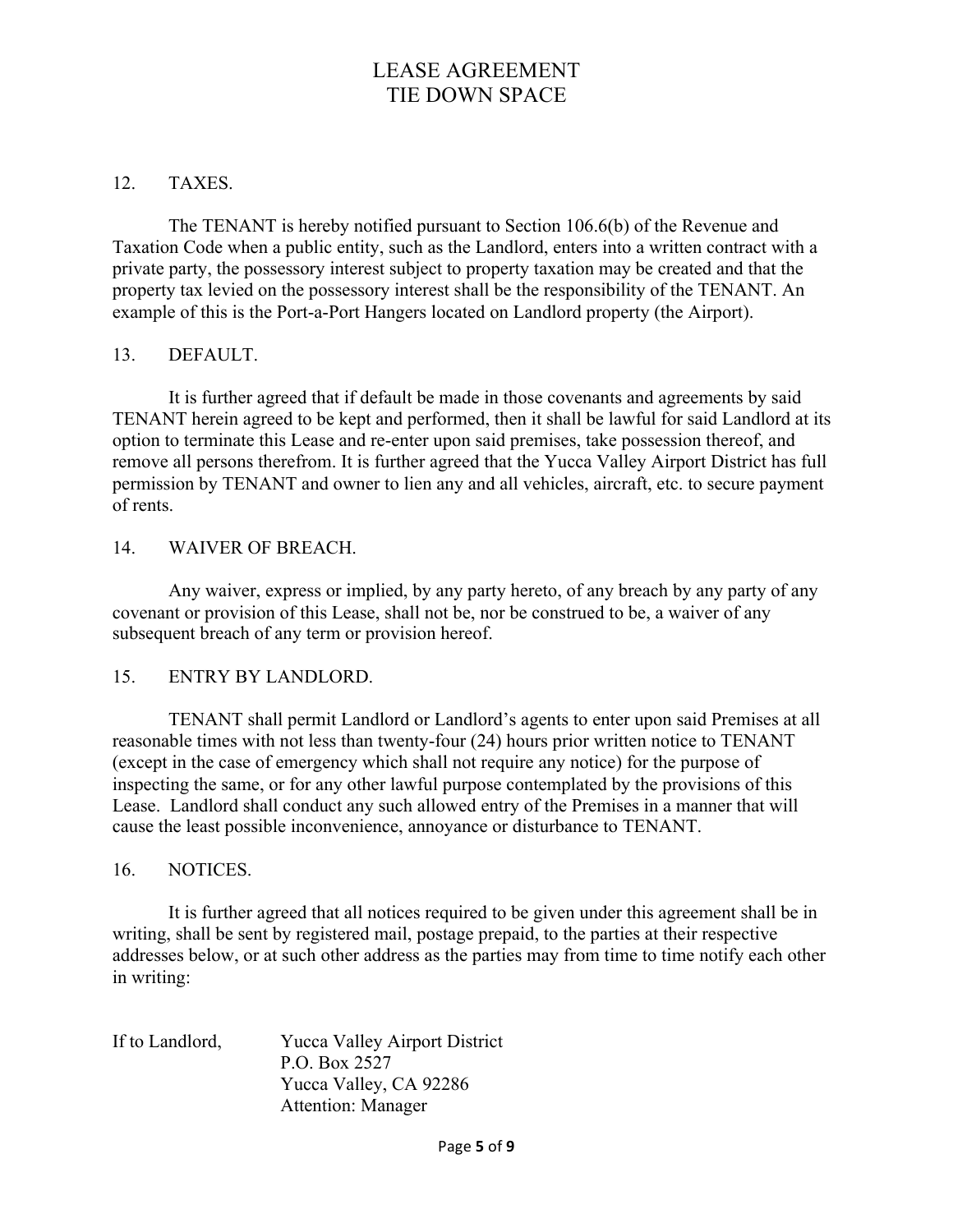If to TENANT, at:

| (Name)             |         |
|--------------------|---------|
| (Address)          |         |
| (City, State, Zip) |         |
| (Phone)            | (Email) |

### 17. BINDER ON SUCCESSORS.

The Landlord and TENANT agree that the provisions of this Lease agreement shall extend to and bind, or inure to the benefit of (as the case may require), not only the parties thereto, but to each and every one of the heirs, executors, administrators, representatives, successors and assigns of the Landlord and TENANT. The obligation of TENANT is joint and several.

18. CONFLICT RESOLUTION.

Any controversy or claim arising out of, or relating to, this Lease between the Landlord and the TENANT, other than Landlord's unlawful detainer claim shall be mediated prior to initiation of any legal proceeding. Cost of such mediation shall be equally shared by the parties.

19. ATTORNEY'S FEES.

In the event that any legal action (including mediation in accordance with the Section entitled "Conflict Resolution" hereof) is instituted by either of the parties hereto to enforce or construe the terms, conditions, and covenants of this Lease, or the validity thereof, the party prevailing in any such action shall be entitled to recover from the other party all court costs and reasonable attorney fees.

### 20. PARTIAL INVALIDITY.

If any term or provision of this Lease or the application thereof to any person or circumstance shall, to any extent, be invalid or unenforceable, shall not be affected thereby, and each term and provision of this Lease shall be valid and be enforceable to the fullest extent permitted by law.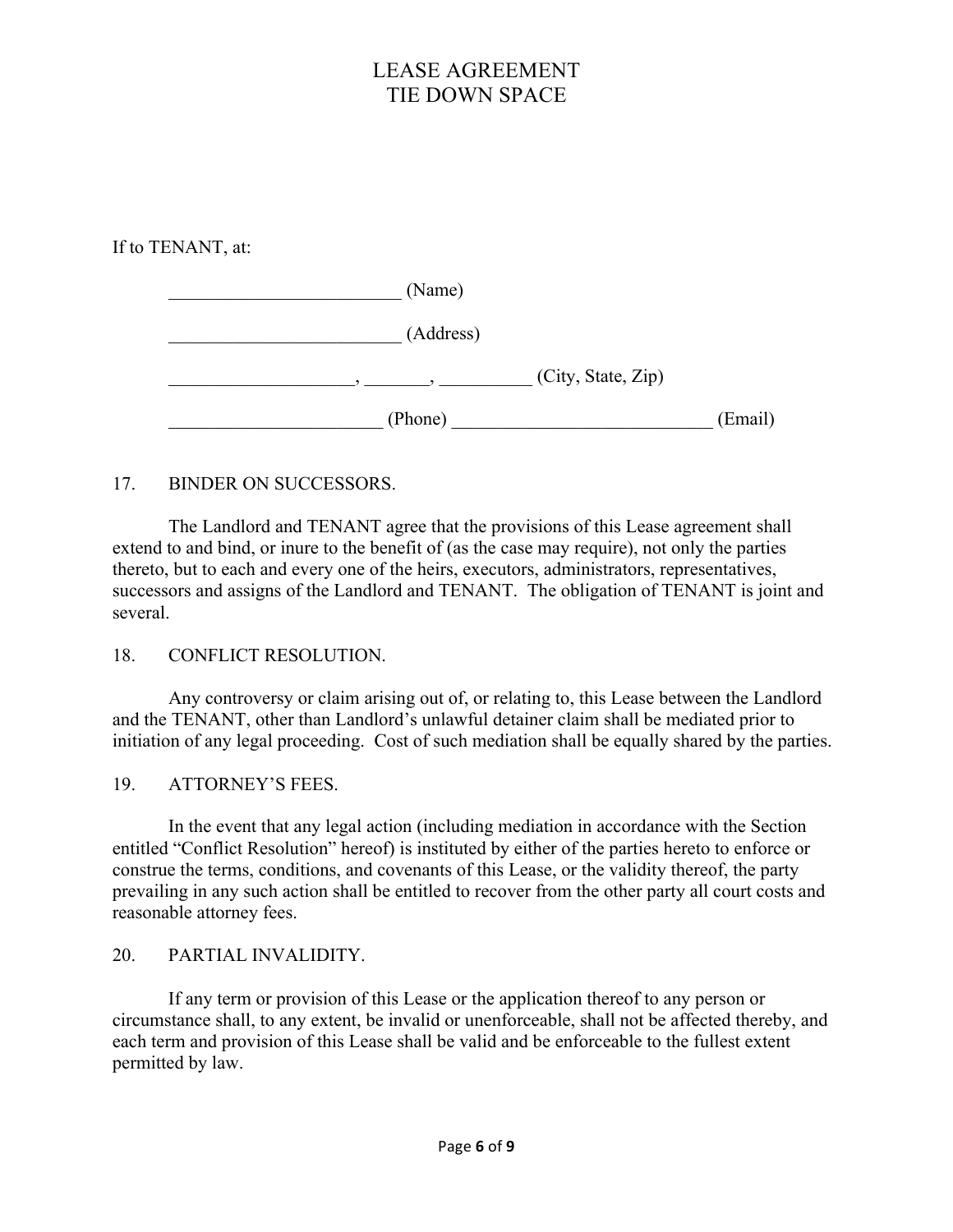#### 21. GOVERNING LAW.

This Lease shall be governed exclusively by the provisions hereof and by the laws of the State of California (without giving effect to its choice of law provisions) as the same from time to time exist.

#### 22. COMPLETE AGREEMENT.

This Lease constitutes the entire agreement between the parties and may not be altered, amended, modified or extended except by instrument in writing signed by the parties hereto. This Lease also terminates, supersedes and replaces all prior agreement between the LANDLORD and TENANT related to the Premises.

#### 23. AUTHORITY TO EXECUTE.

Each party executing this Lease on behalf of an entity represents and warrants that the party has authority to execute this Lease individually and on behalf of the entity represented and that such entity has entered into the appropriate resolution or authorization for granting such authority and that said signature is for and on behalf of the named entity.

#### 24. KNOWLEDGEMENT OF RECEIPT

Also, TENANT knowledge's receipt of a copy of the Yucca Valley Airport Districts Rules and Regulations and agrees to abide by the Rules and Regulations along with requirements, ordinances, regulations and statutes of all municipal, state and federal authorities.

IN WITNESS WHEREOF, the parties hereto have affixed their hands on the day and year set forth above.

"LANDLORD" YUCCA VALLEY AIRPORT DISTRICT,

 $\mathcal{L}_\text{max}$  and  $\mathcal{L}_\text{max}$  and  $\mathcal{L}_\text{max}$  and  $\mathcal{L}_\text{max}$ 

 $By:$ 

Bob Dunn, President "TENANT"

By;

ATTEST:

Secretary

Attachments: EXHIBIT "A" MAP EXHIBIT "B" MOTORIZED VEHICLE LIST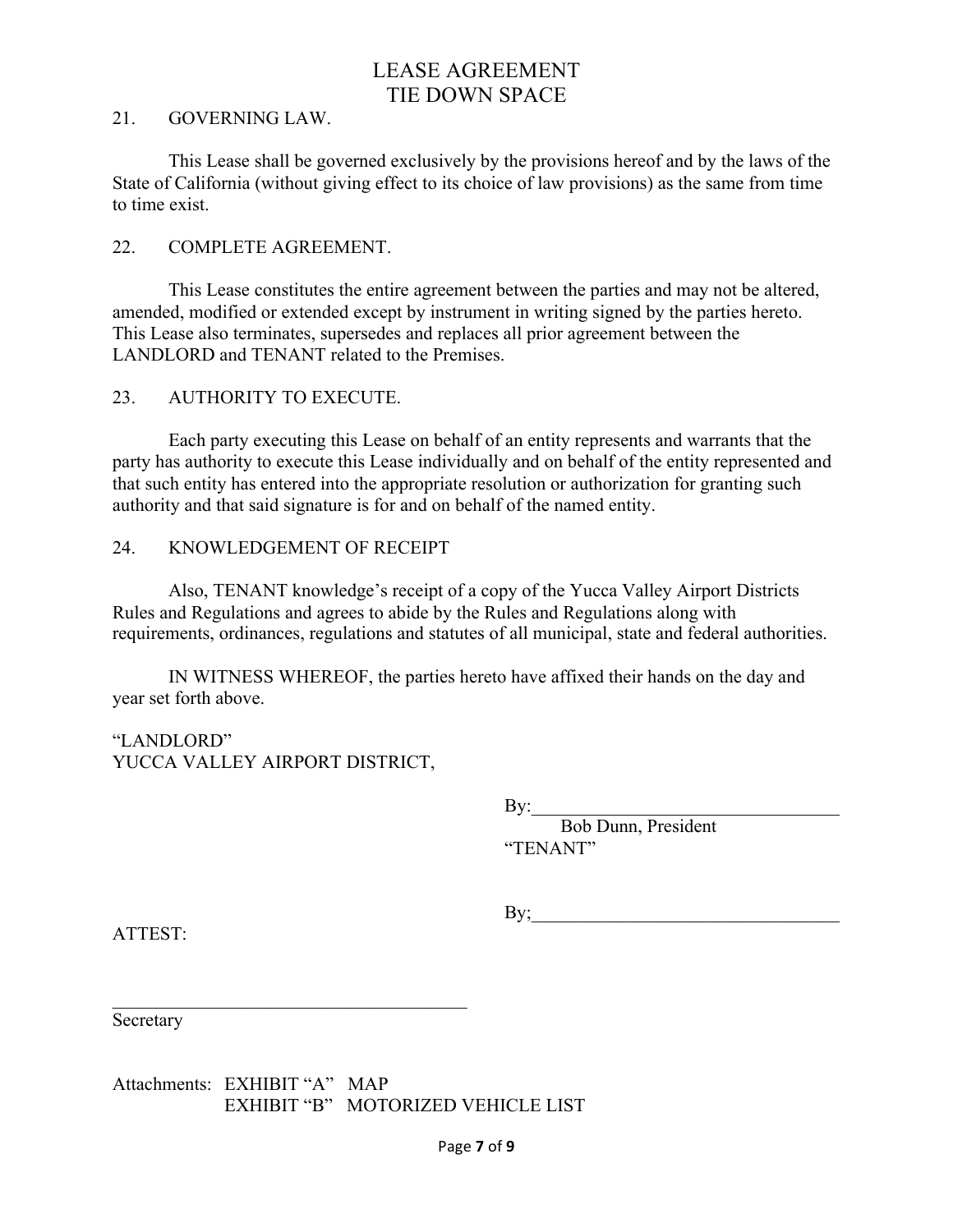EXHIBIT "A" MAP OF TIE DOWN AREA

TIE DOWN NUMBER " **\_\_\_\_\_\_\_\_\_\_\_** " (Leave black -To be assigned)

# **40 FEET x 30 FEET Within the T-Shape**